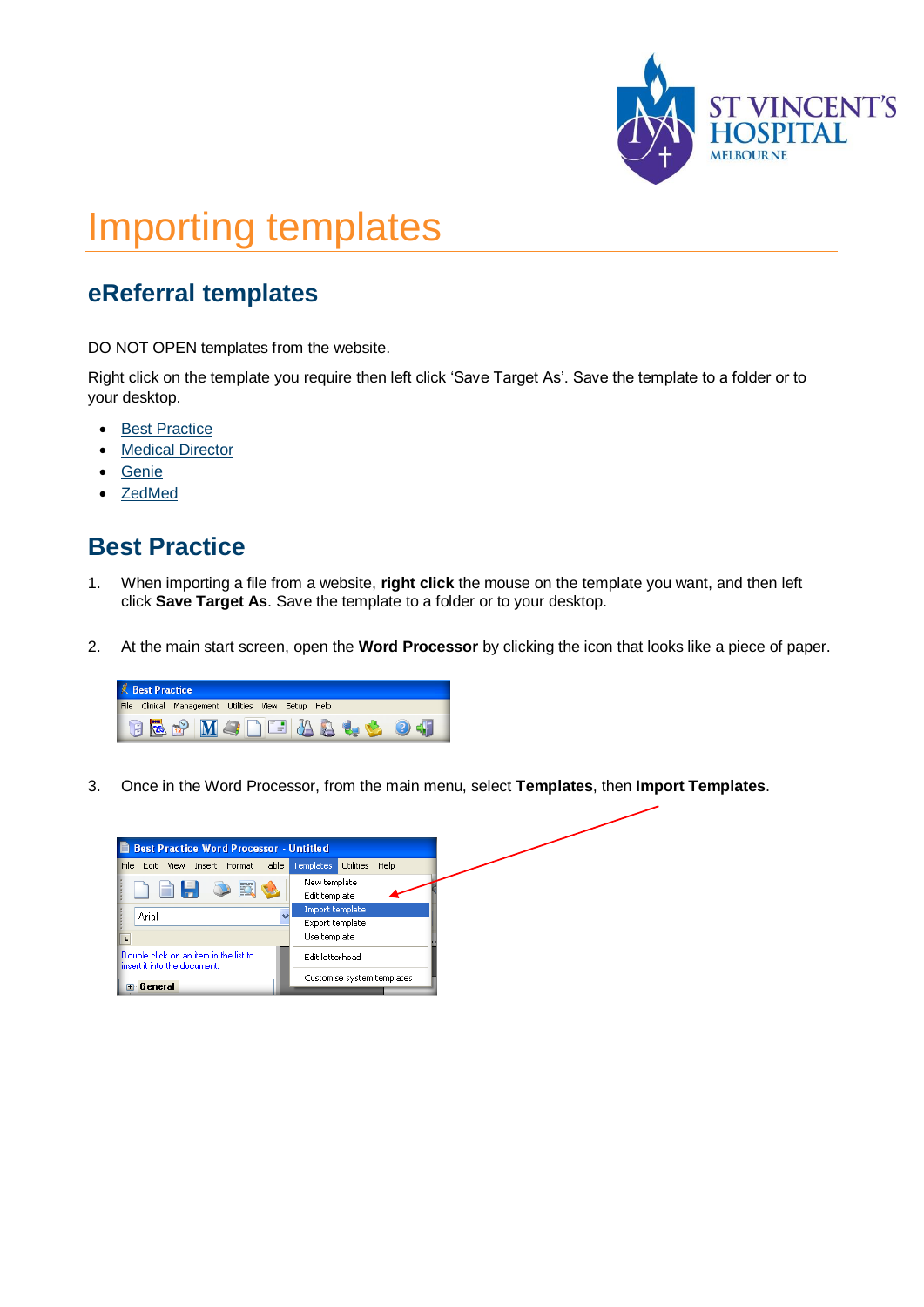4. Select folder or desktop where you saved the template and highlight the template. Click **Open** to import your template.



5. Now save your template, select the **Save** icon.

|                                                             | Best Practice Word Processor Template - Lifescripts Nutrition BP 090917.rtf |
|-------------------------------------------------------------|-----------------------------------------------------------------------------|
| File Edit View Insert Format Table Templates Utilities Help |                                                                             |
|                                                             | 100%                                                                        |
| Calibri<br>Save                                             | VII V   D J U O   E E E E E E E                                             |
|                                                             | <u>understadtusen, kassa dipsaalensaalinsen linsaalinsaalinpuolinsa</u>     |

6. Finally, name the template. Make sure you tick the **Available to all users box** to give access to all users.

If you leave it unticked, only you will have access to that template. Select save and the template is now ready to be used.

| Template detail        |  |
|------------------------|--|
| Template name:         |  |
| Lifescripts Nutrition  |  |
| Available to all users |  |
| Cancel<br>Save         |  |

### <span id="page-1-0"></span>**Medical Director**

When importing to the Letter Writer templates with merge fields **must be in Rich Text Format**  (.rtf).

1. When importing a file from a website, **right click** the mouse on the template you want, then left click **Save Target As**. Save the template to a folder or to your desktop.

DO NOT OPEN IN MSWORD.

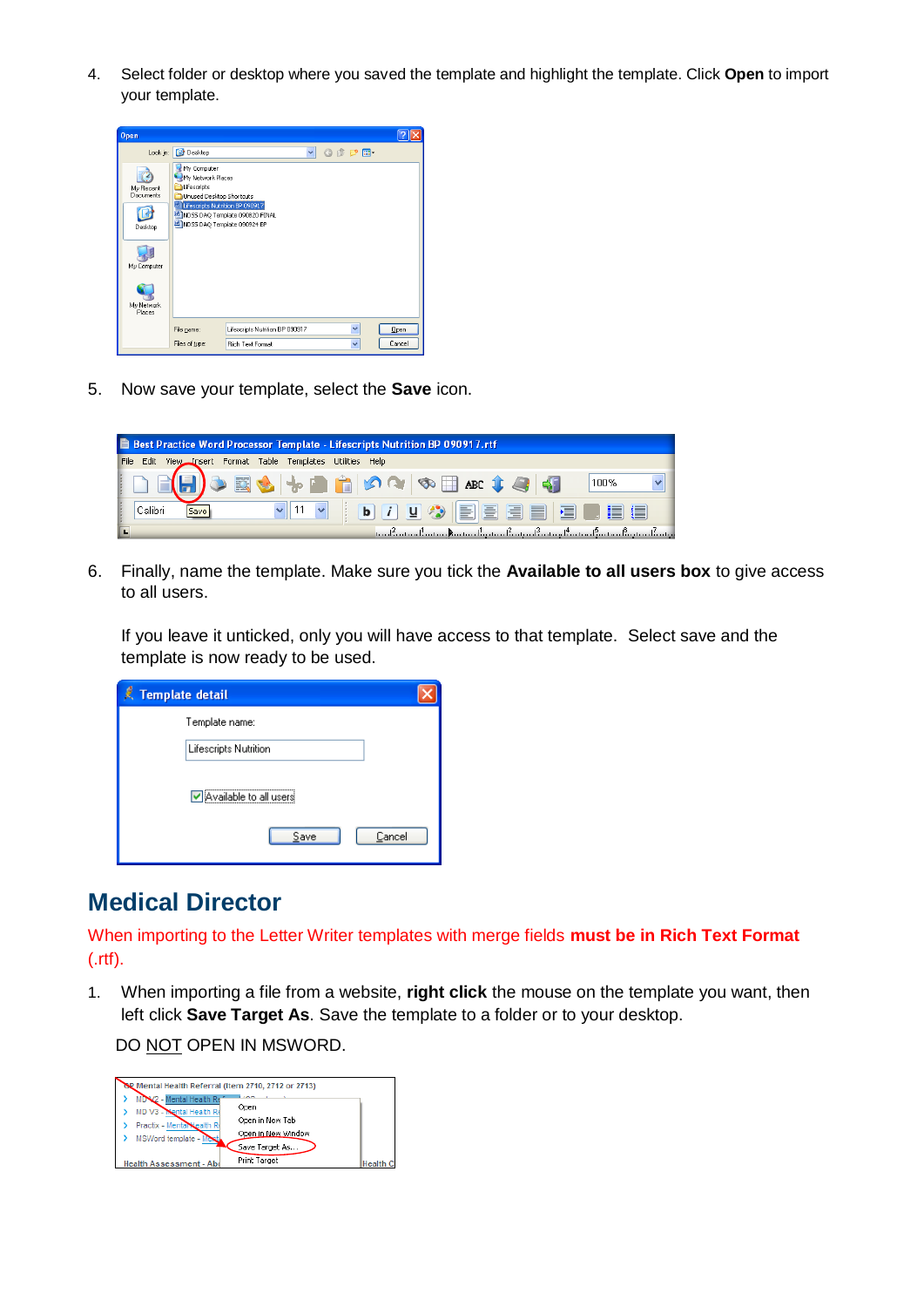2. Open Medical Director **Letter writer** via the main menu, pressing **F8** or in a patient's file.



- 3. Once the Letter Writer is open, click on **File** from the menu bar and select **Modify Template,** then select **Blank template**. Once the blank screen comes back up, again click on file menu and select Import.
- 4. Select folder or desktop where you have saved the template and highlight the template. Click **Open**. This will import your template.



Look in: **[@** Desktop v Odpe-My Documents B My Computer My Network Places My Recent<br>Documents the MD 000019 C Desktop H

Lifescripts Activity MD 090918

RTF Format (\*.rtf)

5. Now save your template by going back to the file menu and selecting **Save as Template**.

 $\vert$   $\vert$ 

 $Qpen$ 

Cancel



My Documents

一 My Computer 

My Netwo

File name:

Files of type:

Always open to this folder?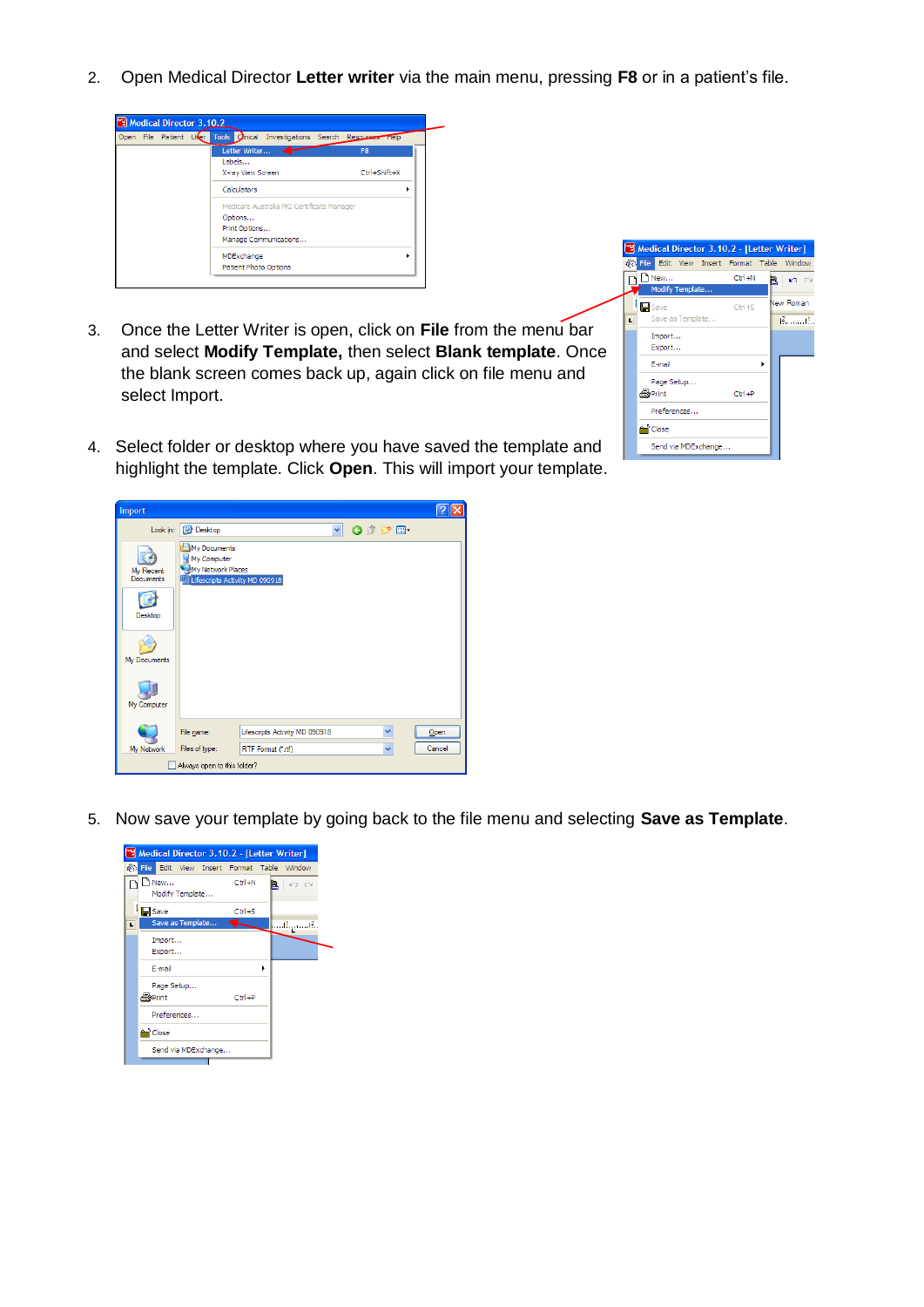6. Give your template a name, select **Save** and it is ready for use.



### <span id="page-3-0"></span>**Genie**

#### REMEMBER: it has to be either .4w7 or .4wt file formats, or .doc or .rtf formats

- 1. From the appointment screen add a test patient or click on a patient
- 2. Click on red quill



3. Go to the top of the screen and select new template

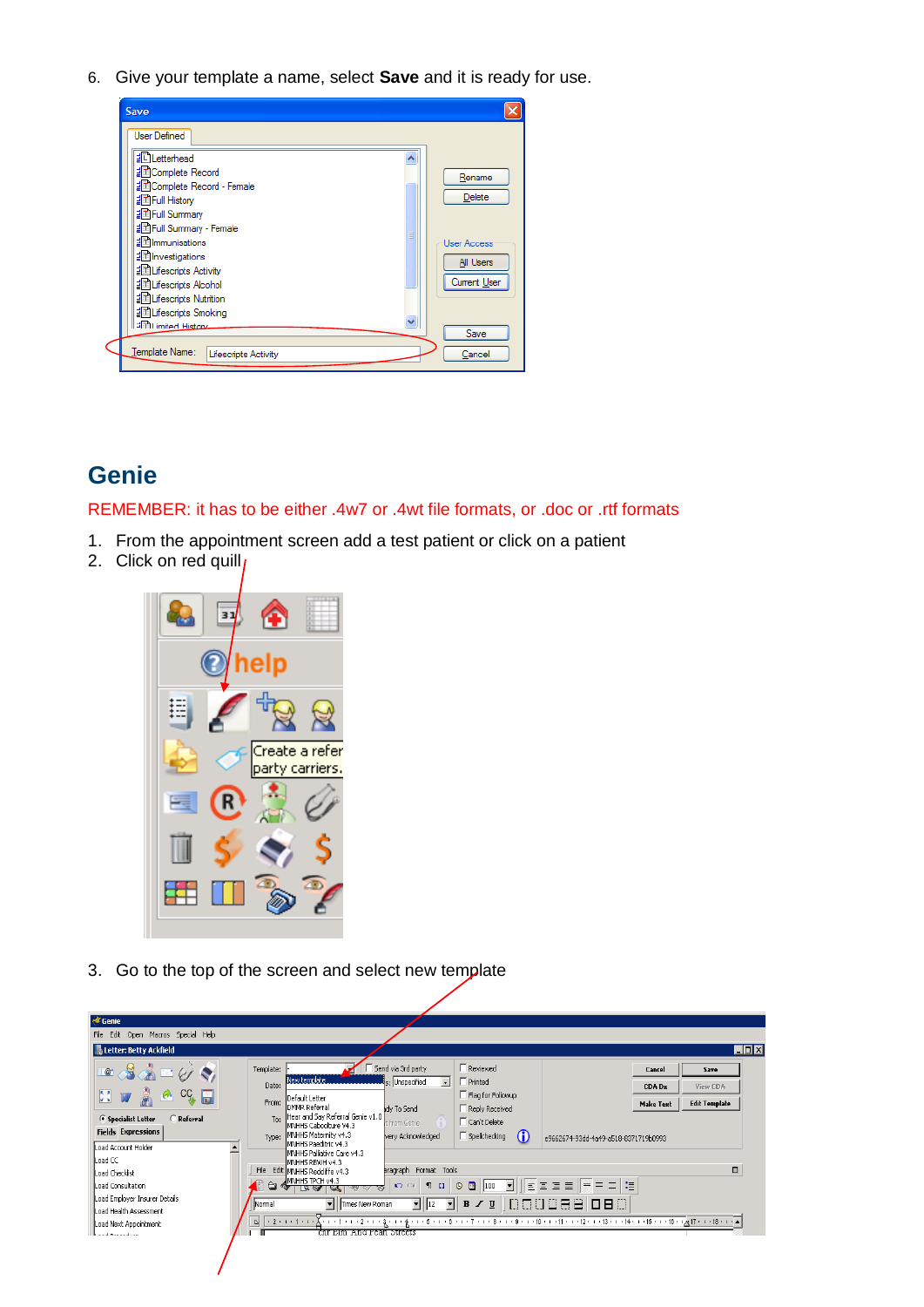#### 4. Select File, then select Open,

| <b>S</b> Genie<br>File Edit Open Macros Special Help |                                                                 |                                                             |                                                                                                |            |
|------------------------------------------------------|-----------------------------------------------------------------|-------------------------------------------------------------|------------------------------------------------------------------------------------------------|------------|
| <sup>*</sup> 4D Write Import:                        |                                                                 |                                                             | $\blacksquare$                                                                                 |            |
| Desktop -                                            |                                                                 |                                                             | $-12$<br>$\bullet$<br>Search Desktop                                                           |            |
| New folder<br>Organize $\blacktriangledown$          |                                                                 |                                                             | $\frac{1}{2}$ $\bullet$ $\frac{1}{2}$ $\bullet$                                                |            |
| <b>X</b> Favorites<br>Desktop<br><b>Downloads</b>    | $\overline{a}$<br>Libraries<br>System Folder                    | Donna Havward<br>System Folder                              | Computer<br>System Folder                                                                      |            |
| Recent Places<br>Libraries                           | Network<br>System Folder                                        | Genie Manual<br>Shortcut<br>661 bytes                       | MO Delivery Report<br>Shortcut<br>1.06 KB                                                      | Bing       |
| Documents<br><sup>D</sup> Music<br><b>Pictures</b>   | Hear and Say MO<br>$A =$<br>Rich Text Document<br>72<br>10.0 KB | Hear and Say Referral Genie v1.1.4W7<br>4W7 File<br>10.6 KB | mind_referral_01bp_130514_tp<br>$\frac{A \equiv b}{\equiv b}$<br>Rich Text Document<br>96.3 KB |            |
| Videos<br>Computer                                   |                                                                 |                                                             |                                                                                                | $\n  D1\n$ |
| Local Disk (C:)<br>New Volume (E:)                   |                                                                 |                                                             |                                                                                                | b2         |
| <b>Ciu</b> Network                                   |                                                                 |                                                             |                                                                                                |            |
|                                                      | File name: Hear and Say Referral Genie v1.0.4W7                 |                                                             | All Nadable Documents (*.4w7 =<br>$\overline{\phantom{a}}$                                     |            |
|                                                      |                                                                 |                                                             | Cancel<br>Open                                                                                 |            |

5. Now navigate to where you want to import the templates from and select open

| Open Macros Special Help<br>File Edit     |                                                                                                                                          |
|-------------------------------------------|------------------------------------------------------------------------------------------------------------------------------------------|
| <b>B</b> Edit Template                    | <b>EDE</b>                                                                                                                               |
| Title:                                    | Default<br><b>DMMR</b><br><b>Download</b><br>Delete<br>Cancel<br>ا پند                                                                   |
| Fields Expressions                        | Duplicate<br>$\overline{\phantom{a}}$                                                                                                    |
| $\blacktriangle$<br>Load Account Holder   | $\Box$<br>File Edit View Insert Style Colors Paragraph Format Tools                                                                      |
|                                           | 『□◆ BI-9  &   �� ※ ※   ∽ ∼   ¶ □   ⊙ · □   100 · □      ≣ ≡ ≡ ≡    = = 二   ≒                                                             |
| Allergies                                 | $\blacksquare$ Arial<br>000088080<br>Normal                                                                                              |
| Current Medications                       |                                                                                                                                          |
| Current Problems                          | ↴<br>$\overline{\mathsf{D}}$<br>$+2+1+1+1+\sqrt{1+1+1+1+2+1+3+1+4+1+5+1+6+1+8+1+7+1+8+1+9+1+10+1+11+1+12+1+13+1+14+16+16+17+11+18+1+18}$ |
| Current Problems + Notes                  |                                                                                                                                          |
| Employer Insurer Details<br>Immunisations |                                                                                                                                          |
| Last Measurement                          | $\begin{array}{c} \bullet \\ \bullet \\ \bullet \end{array}$                                                                             |
| Life Events                               |                                                                                                                                          |
| Obstetrics History                        | T<br>Hear and Say                                                                                                                        |
| Past Hx                                   | ٠<br><b>Request for Services - Referral Form</b><br>÷                                                                                    |
| Past Hx + Notes                           | ċ.<br>Phone 07 3850 2111                                                                                                                 |
| Patient's Address                         | $\sim$ 1<br>Fax 07 3366 1803<br>$\sim$                                                                                                   |
| Patient Preferred Name                    |                                                                                                                                          |
|                                           |                                                                                                                                          |
|                                           |                                                                                                                                          |

<span id="page-4-0"></span>6. Name the referral and select save.

### **ZedMed**

#### When importing to the Letter Writer templates with merge fields **must be in Rich Text Format**  (.rtf).

1. When importing a file from a website, **right click** the mouse on the template you want, then left click **Save Target As**. Save the template to a folder or to your desktop.

#### **DO NOT** OPEN IN MSWORD.

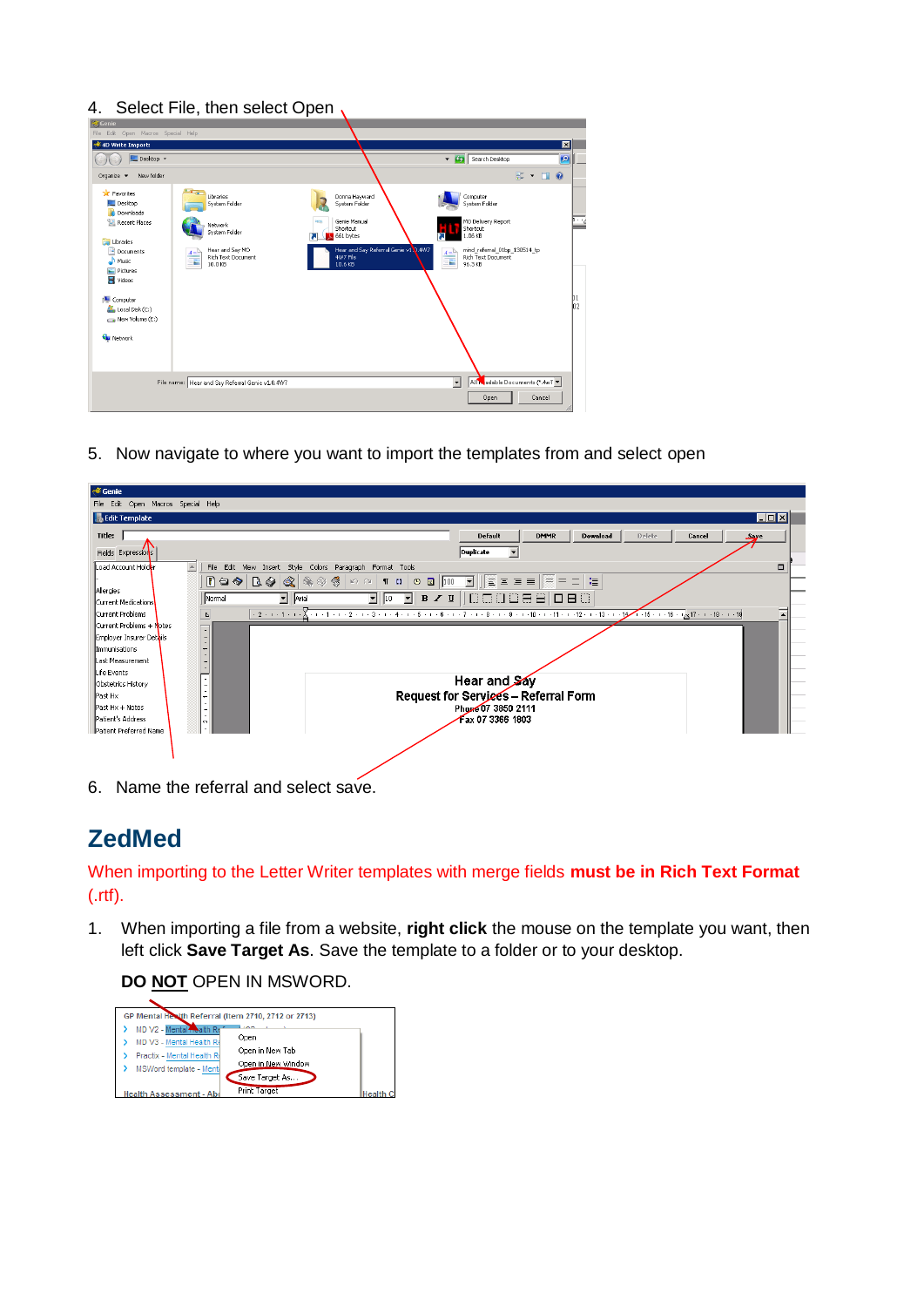2. Open ZedMed and go to the Clinical component by clicking on **Clinical Records**.

| <b>CP Partners</b>                                         |            |                  |
|------------------------------------------------------------|------------|------------------|
| Management Reports Tools Practice Setup WP Setup Utilities |            |                  |
| <b>Reception</b>                                           | Management | <b>Utilities</b> |
| Patients (F4)                                              |            |                  |
| Waiting Room                                               |            |                  |
| Appointments                                               |            |                  |
| Daily Reports                                              |            |                  |
| Banking                                                    |            |                  |
| Clinical Records                                           |            |                  |

3. Next, to open up the Word Processor to import the file, click on **Tools, Clinical WP Setup,**  and then **WP Templates**.

|                                                                                                       | <b>Co</b> Zedmed Clinical                                                                                                                                                                                                                                                                                                                                                                                                      |                                                                                                                                                                                                        |                      |                                            |                                                                                                                                                           |                                         |                                         |               |                     |            |
|-------------------------------------------------------------------------------------------------------|--------------------------------------------------------------------------------------------------------------------------------------------------------------------------------------------------------------------------------------------------------------------------------------------------------------------------------------------------------------------------------------------------------------------------------|--------------------------------------------------------------------------------------------------------------------------------------------------------------------------------------------------------|----------------------|--------------------------------------------|-----------------------------------------------------------------------------------------------------------------------------------------------------------|-----------------------------------------|-----------------------------------------|---------------|---------------------|------------|
|                                                                                                       |                                                                                                                                                                                                                                                                                                                                                                                                                                |                                                                                                                                                                                                        |                      |                                            | File Encounter Results Reference Voice Library Reputs Tools Utilities Help                                                                                |                                         |                                         |               |                     |            |
|                                                                                                       | Open Patient                                                                                                                                                                                                                                                                                                                                                                                                                   | Open Family                                                                                                                                                                                            | <b>Close Patient</b> | Waiting Room                               | My Options<br><b>Global Options</b><br>Scan Documents and Results F11                                                                                     |                                         | 便<br><b>Address Book</b>                | <b>Travel</b> | <b>Batch Writer</b> | To Do List |
| 4.                                                                                                    |                                                                                                                                                                                                                                                                                                                                                                                                                                |                                                                                                                                                                                                        |                      |                                            | Spell Check<br>Clinical Setup<br>Clinical WP Setup<br>Camera Sourcern<br>Intramail<br><b>Briefcase Mode</b><br><b>Batch Script Print</b><br>Printer Setup | F12<br>F <sub>7</sub><br>F <sub>5</sub> | <b>WP Templates</b><br><b>Auto Text</b> |               |                     |            |
| File<br>Import Template<br>Export Template<br>Е<br>$\qquad \qquad \blacksquare$<br><b>ISSOCIATION</b> | <b>Co</b> Template Selection<br>Summary<br><b>My Templates</b><br>RBWH 2.1<br><b>RCH 2.1</b><br>TPCH 2.1<br><b>Global Templates</b><br>(Blank Letter)<br>(Practice Letterhead)<br>(User Letterhead)<br>713 GP Referral<br>Health Check Item 718 or 719<br>Mood Disorder Questionnaire<br>NSW Workcover<br>Ref Letter - Standard<br>TAC Medical Certificate Initial<br>WA1 - Workcover First<br>Schliff - Schulzzauer, Benanner | Envelope (Editable system template)<br>Healthy Kids Check Items 709 and 711<br>Item 712 Comprehensive Medical Assessment<br>TAC Medical Certificate Subsequent<br>Type 2 Diabetes Risk Assessment Tool | Preview              | «Address of and»<br>Administrative Address |                                                                                                                                                           | ×                                       |                                         |               |                     |            |

5. Now **Browse** to your template you wish to import and select it, then put a description for the template into the **Description** field, and press the **OK** button.

| Template Import |                                                                     |  |  |  |
|-----------------|---------------------------------------------------------------------|--|--|--|
|                 | Filename: F: VTPCH outpatient template ZM v2.1 110207.rtf<br>Browse |  |  |  |
|                 | Description: TPCH Outpatient Referral 2.1                           |  |  |  |
|                 |                                                                     |  |  |  |
|                 | X Cancel<br>ΟK                                                      |  |  |  |